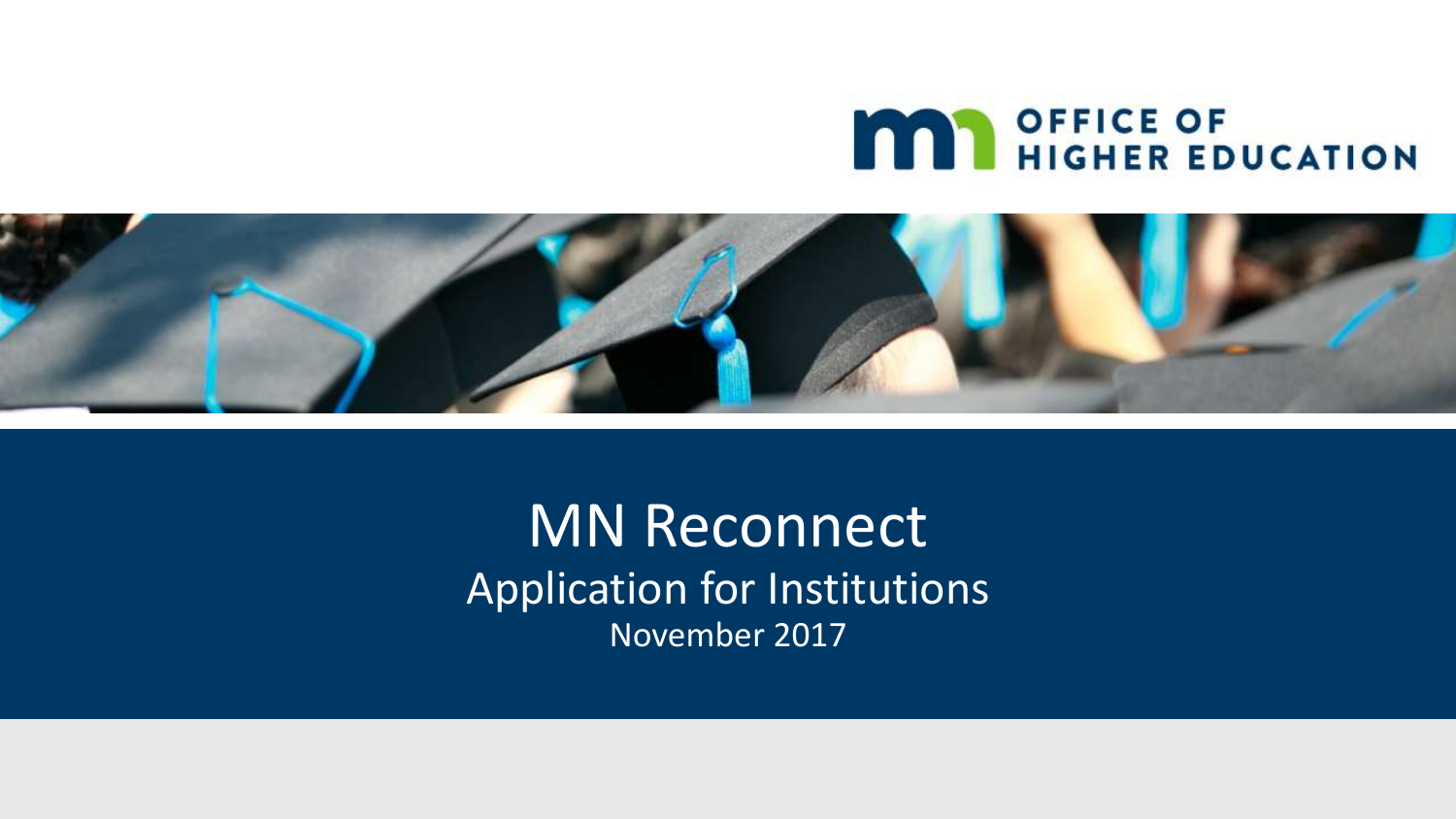## MN Reconnect webpage



#### **MN** Reconnect **About Us** Mission (General Info) The Minnesota Office of Higher Education (OHE) and Minnesota State are partnering to develop a new pilot program to support adult learners called \* Initiatives **MN** Reconnect. **MN College Savings Plan** The pilot program is made possible by financial and technical support from Drawing at MN State Fair the Lumina Foundation and the State Higher Education Executive Officers MN Reconnect (SHEEO). The four-year grant will support Minnesota State students who return to college to earn a credential of economic value after an absence of

#### https://www.ohe.state.mn.us/mPg.cfm?pageID=2253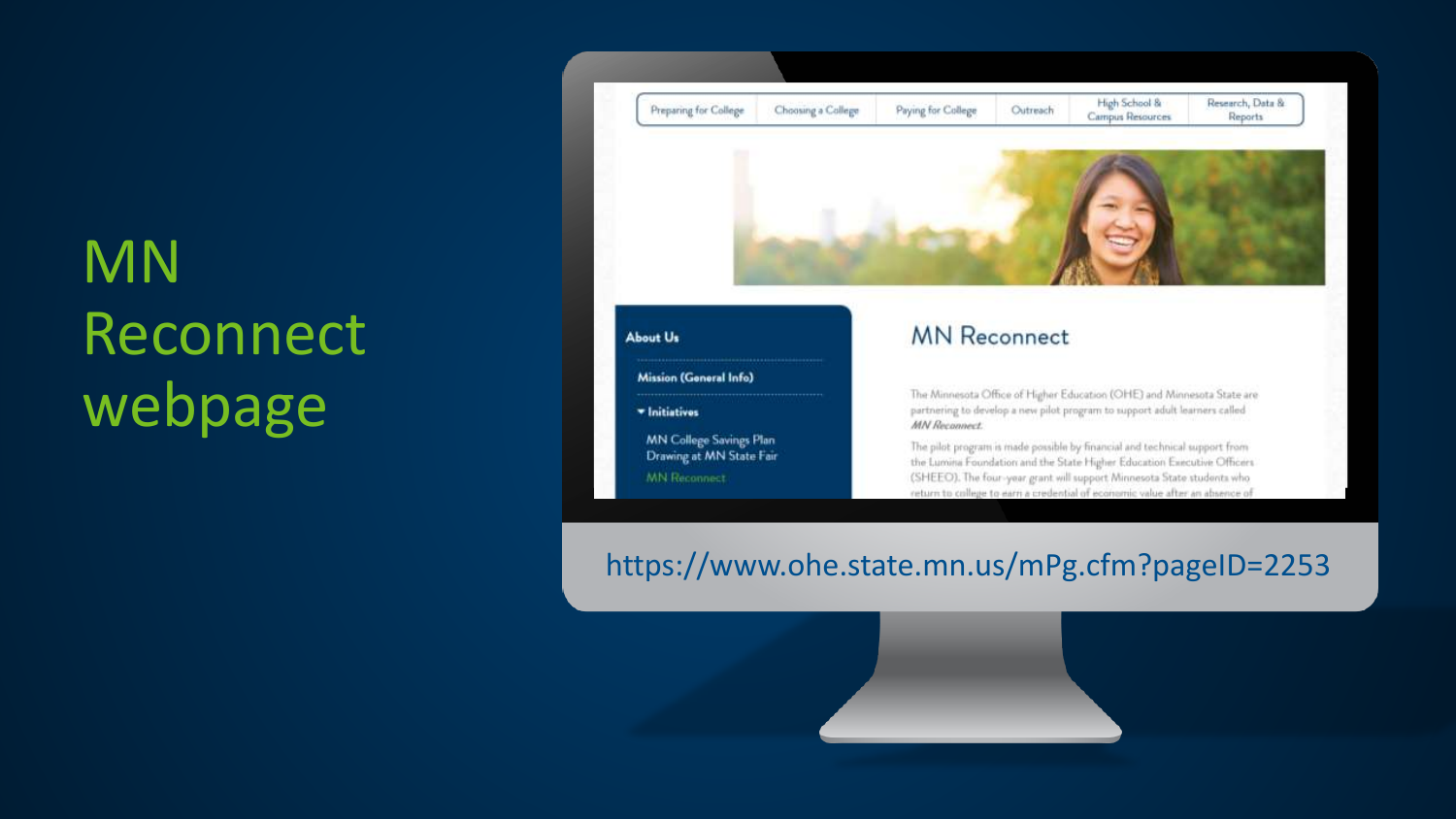### **Background**

- We've seen the recent rise of Promise programs for high school students
- SHEEO initiative design a promise program for adult learners
	- State team attended a design workshop, developed a plan
- States invited to apply for funding
- Minnesota selected to receive funding
- Funding from Lumina Foundation; Technical assistance from SHEEO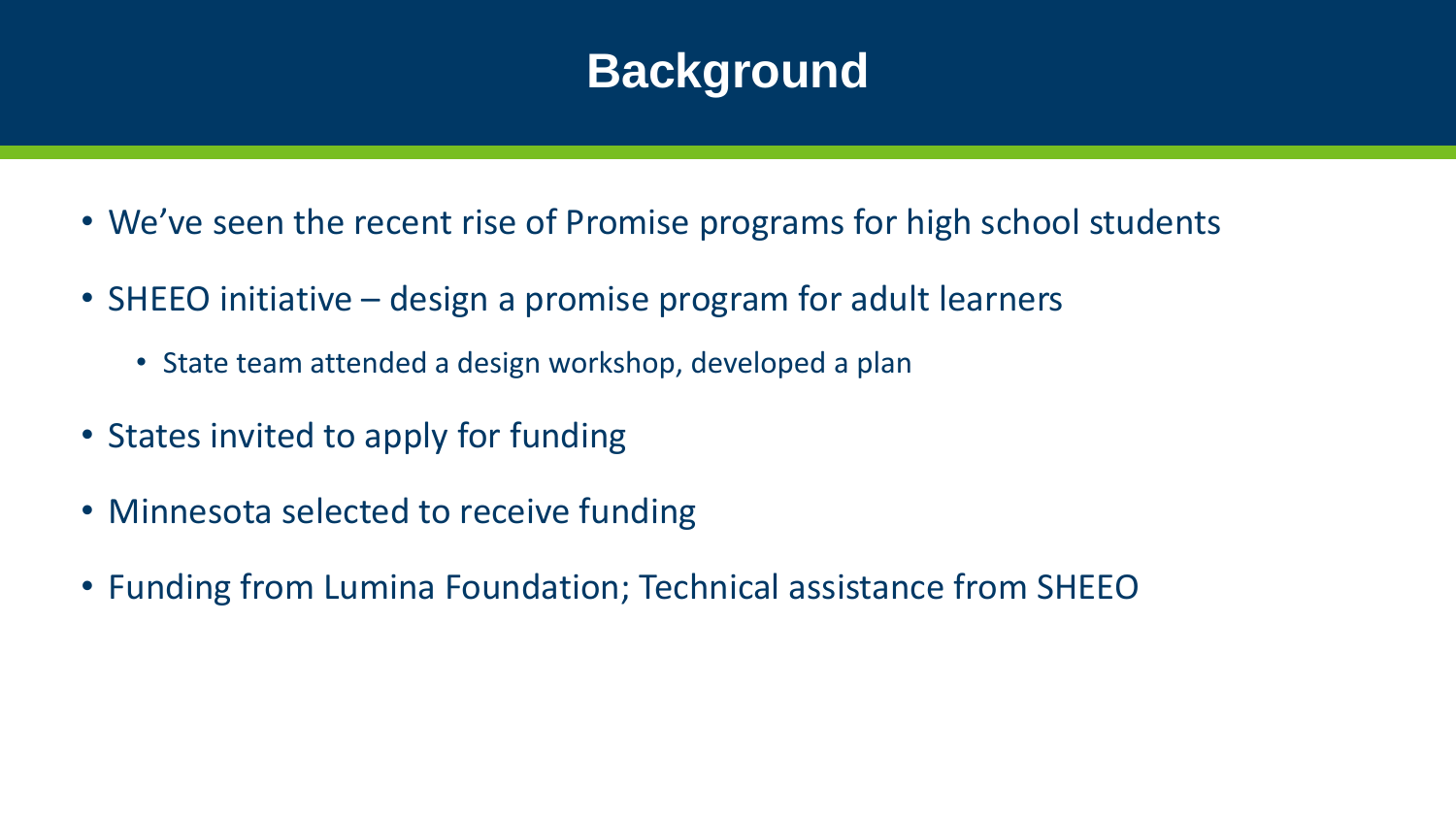# MN Reconnect *A Pilot Program*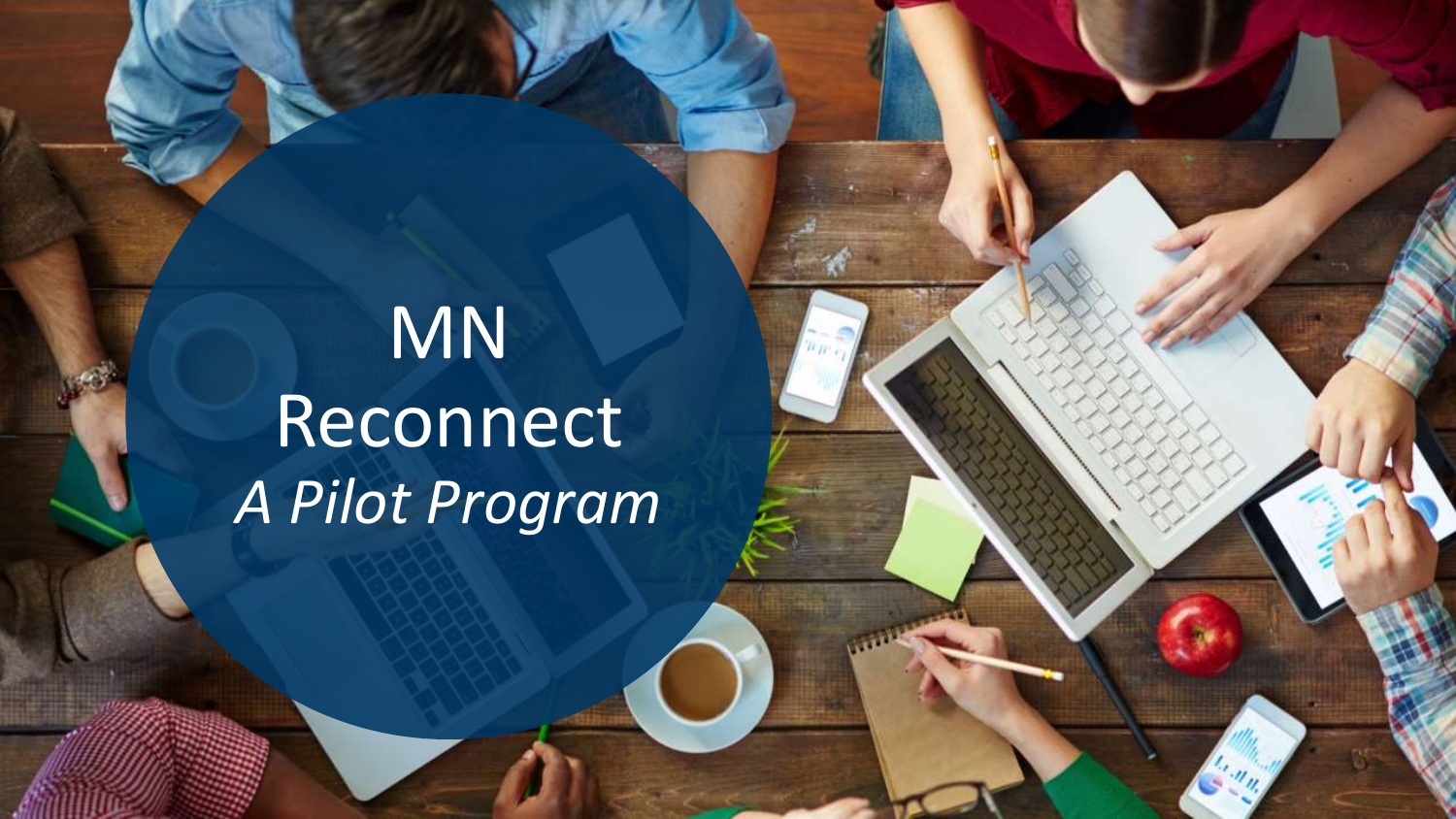### **Overview**

#### *MN Reconnect*

Encouraging students who have some college credits but no degree to return to college

Four components:

- 1. Targeted outreach and re-enrollment of former Minnesota State students
- 2. Navigation and support in the re-enrollment process
- 3. Targeted financial assistance for students, including emergency grants, and
- 4. Program evaluation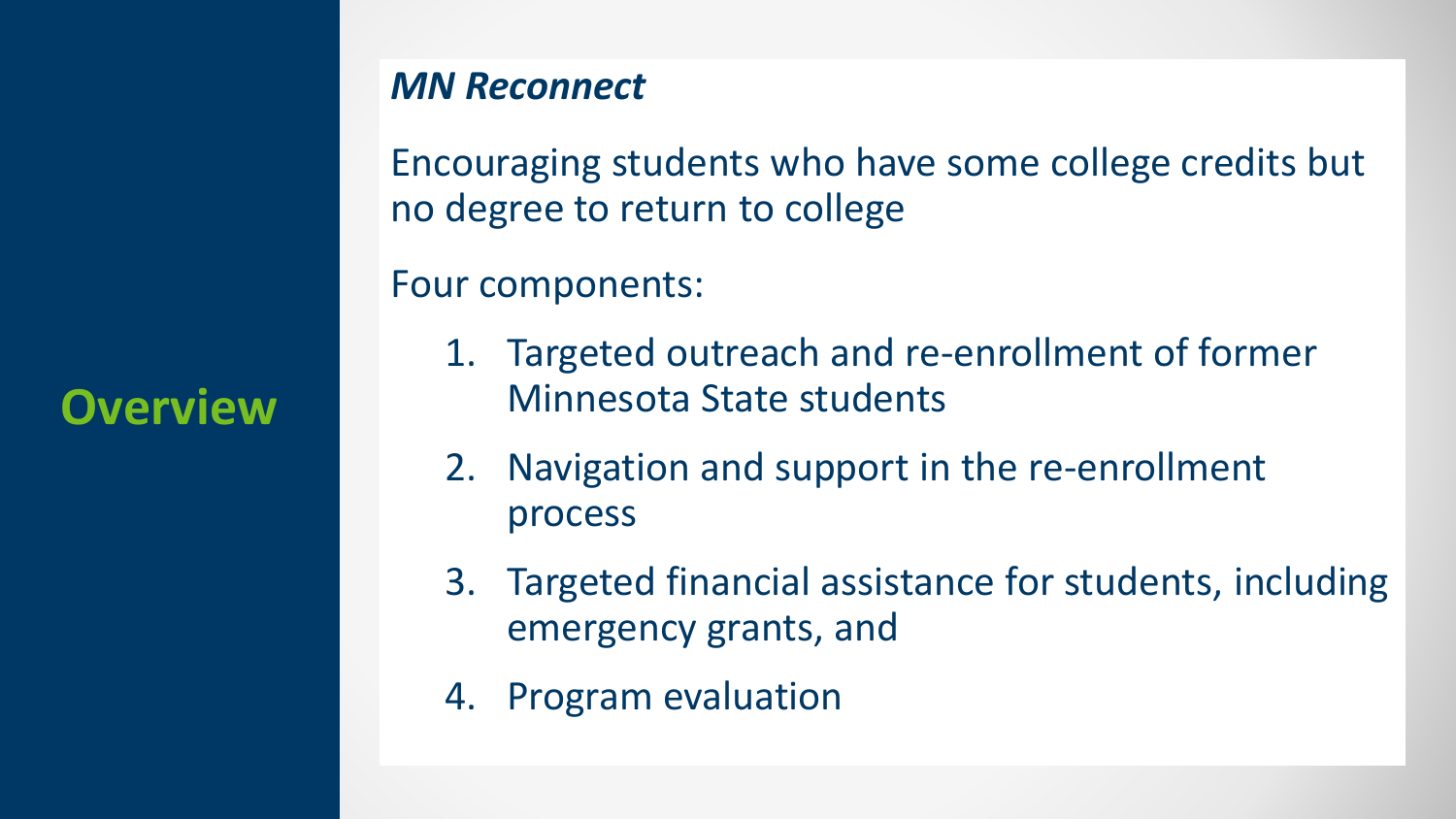## Eligible Institutions

- Minnesota State Colleges (two-year public institutions)
	- Up to four institutions, representing both Greater MN and Twin Cities
	- Beginning January 1, 2018 (student enrollment commencing fall 2018)
- Participating institutions will receive: Financial support, Technical assistance, Student support/staff, and Program evaluation.
- An estimated 500 students will receive:
	- Funds to assist them in completing a certificate, diploma or associate's degree,
	- Campus-level staff support, and
	- Other assistance in overcoming barriers to completion.
- Each participating student will receive an annual grant of up to \$2,000 beginning with the 2018-2019 academic year in addition to all other grant assistance received by the student including federal Pell Grant and Minnesota State Grants.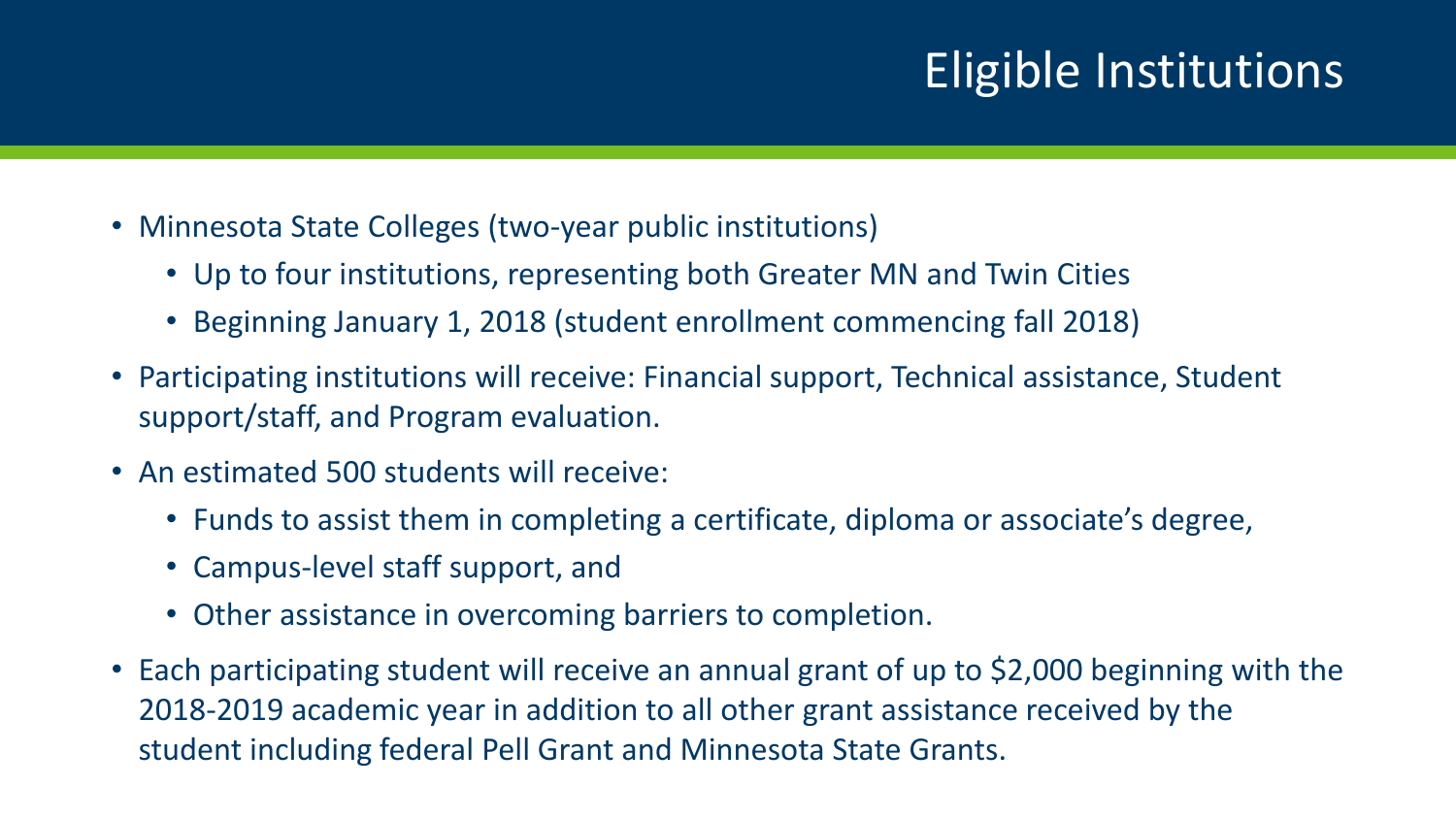## Expectations of Participating Pilot Institutions

- Coordinate with system office to identify students aged 25-44 who have completed 15 college credits,
- Conduct targeted outreach and re-enrollment of identified former students,
- Provide intensive navigation for re-enrollment, degree selection and program planning, credit for prior learning (CPL), and support for completion,
- Offer targeted financial assistance from the grant program and offer access to any needed community resources,
- Assist the research staff of Minnesota State Central and the Office of Higher Education in evaluation of the program, and
- Develop recommendations to support Minnesota's colleges and universities in serving adult students.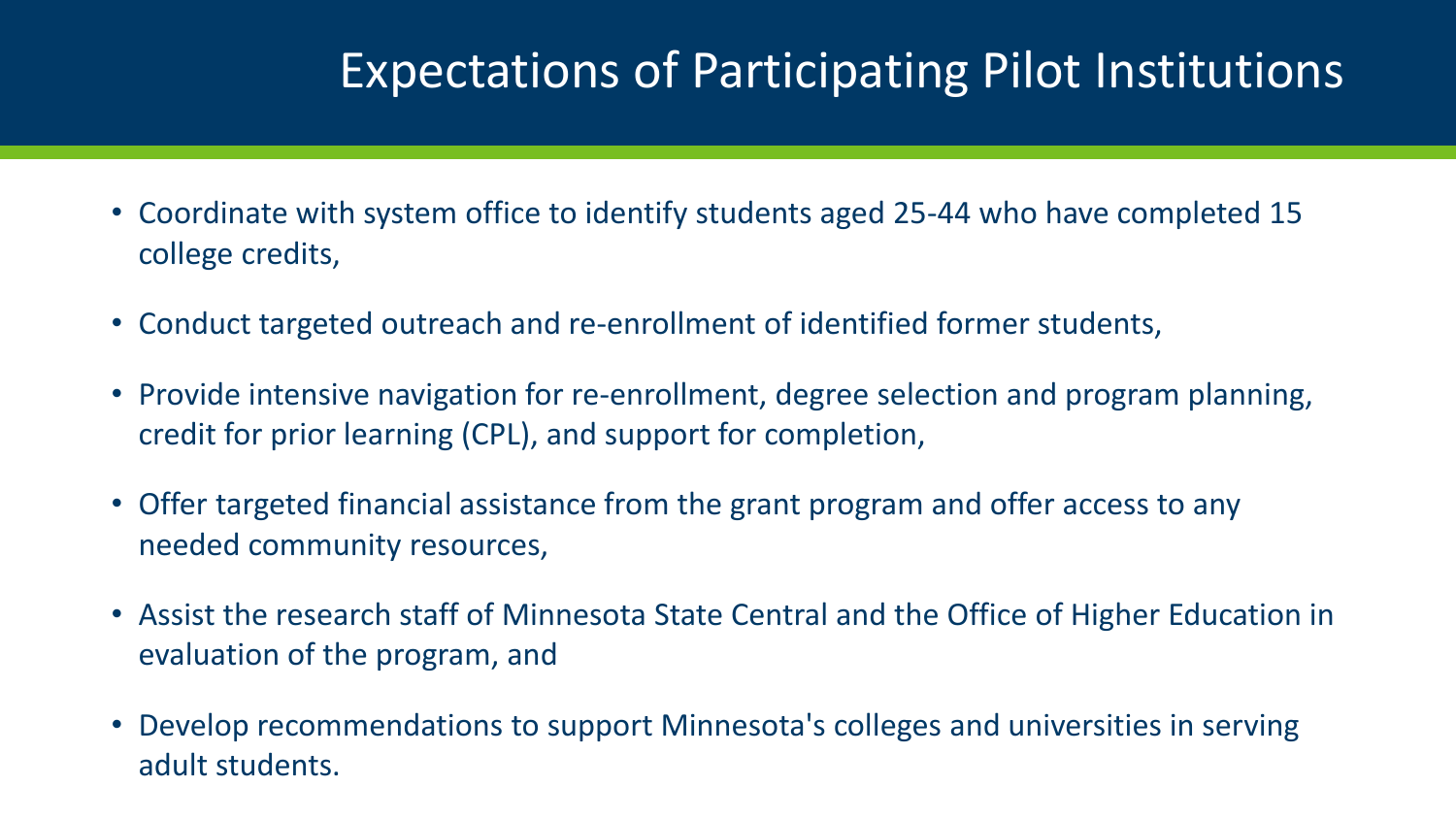### Institutional Application Timeline

- Proposal release date: Nov 6, 2017
- Minnesota State CSAO/CAO Webinar for prospective institutions: November 9, 2017
- Proposal due date: December 4, 2017
- Final institutions announced: December 20, 2017 Materials can be found at: http://www.ohe.state.mn.us/mPg.cfm?pageID=2253

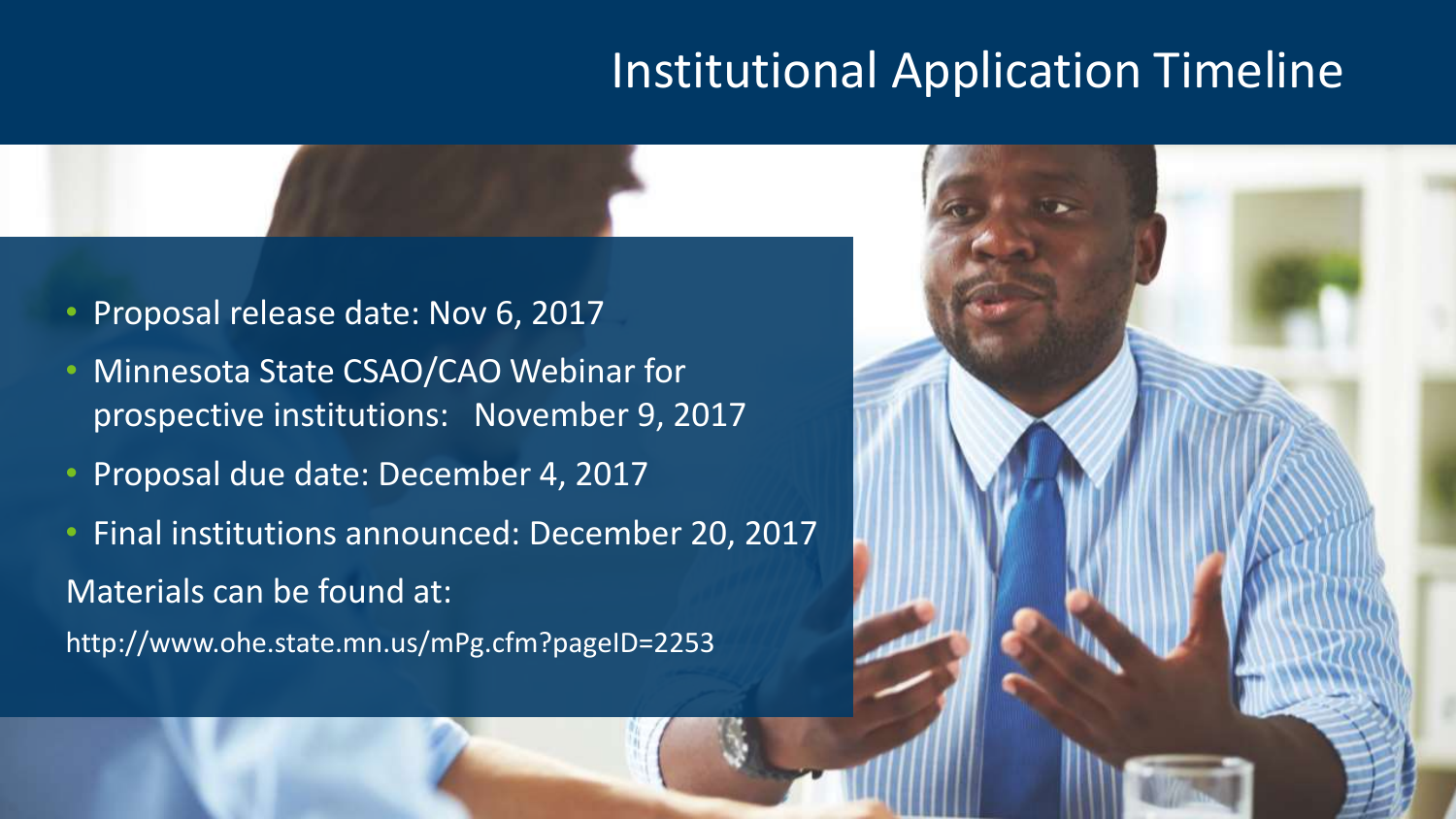#### Institutional Application Components

- 1. Describe your institution and its adult learners; How would your student benefit?
- 2. Who are the students at your institution who would benefit from this program?
- 3. What support do you currently provide returning adult learners?
- 4. Describe options for awarding credit for prior learning on your institution that are appropriate for adult learners.
- 5. Describe your institution's approach to predictable or structured scheduling.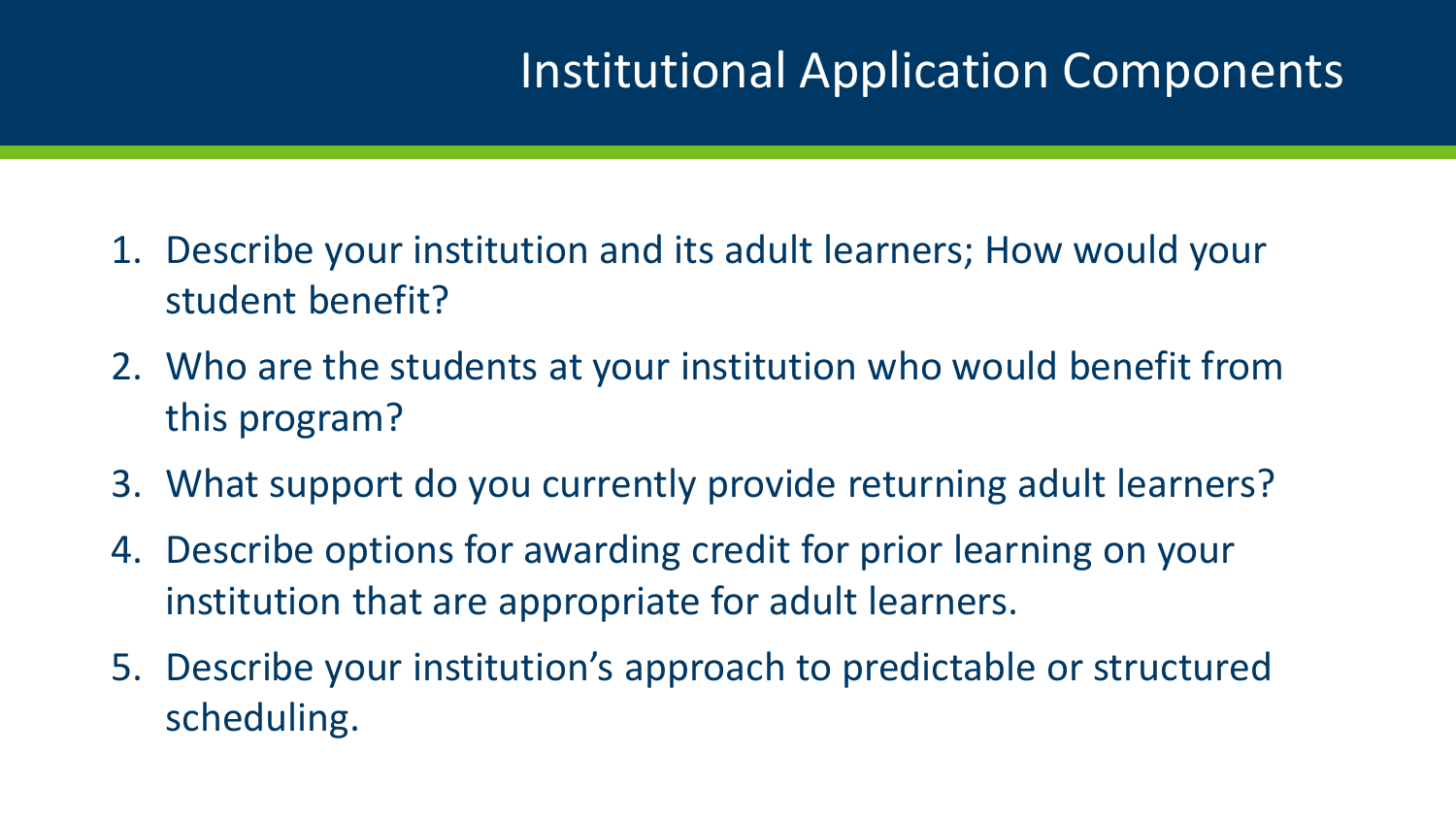#### Institutional Application Components

- 6. Describe how you manage your student advising currently. What tools do you utilize?
- 7. Describe current supports for students' non-academic needs, e.g. childcare, transportation, SNAP, MFIP and housing
- 8. Does your institution offer emergency assistance grants (funds to cover unexpected financial emergencies) to students?
- 9. What measures of success would you use to evaluate this program?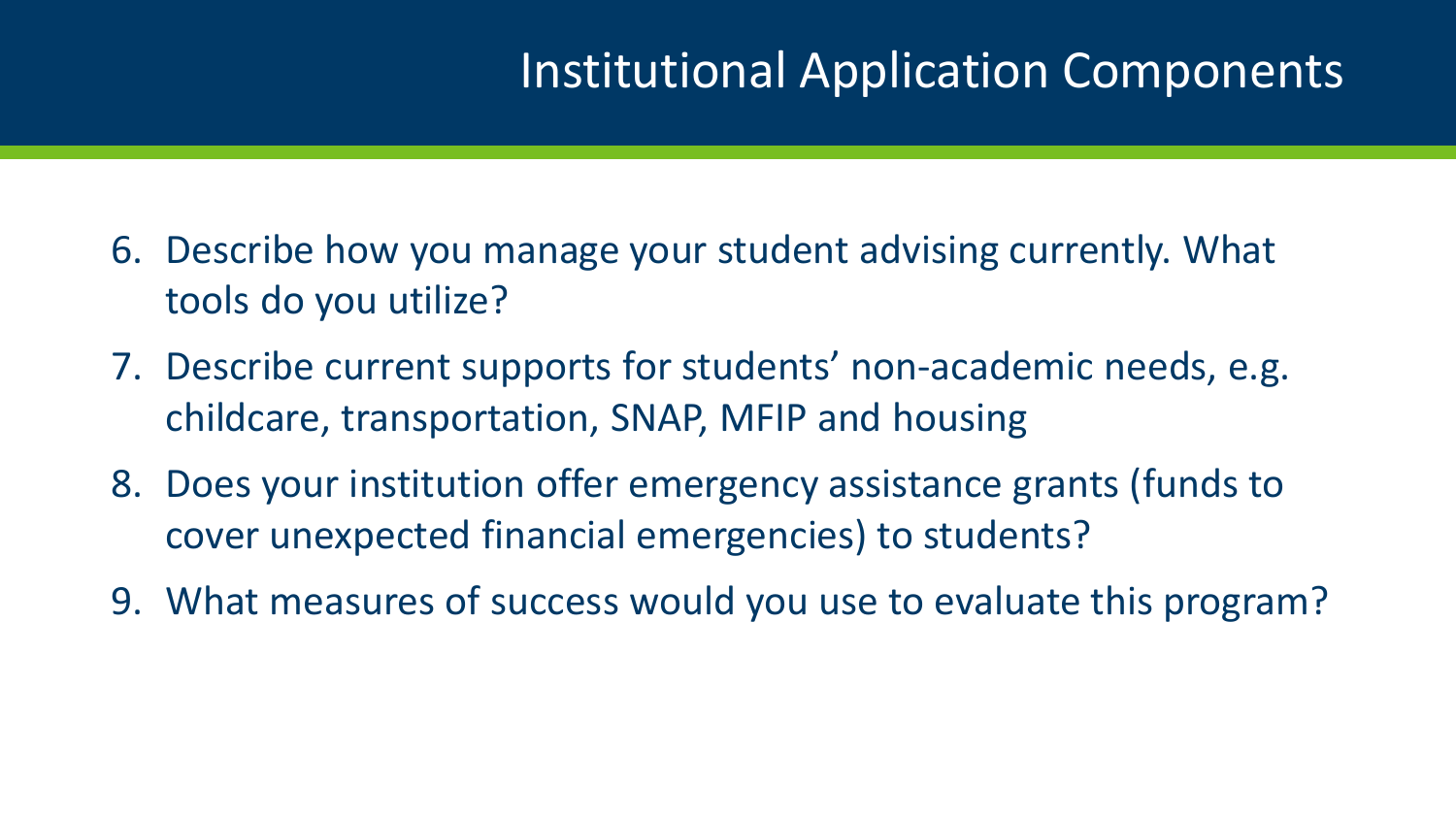**Evaluation of Applications**

- **Expressed understanding of pilot objectives**
- Able to successfully identify adult learners, recognize barriers they face and willingness to address re-enrollment barriers
- Able or willing to support the academic needs of adult learners by enacting best practice programs and policies
- Able or willing to address students' non-academic needs by leveraging partnerships and programs maximizing student well-being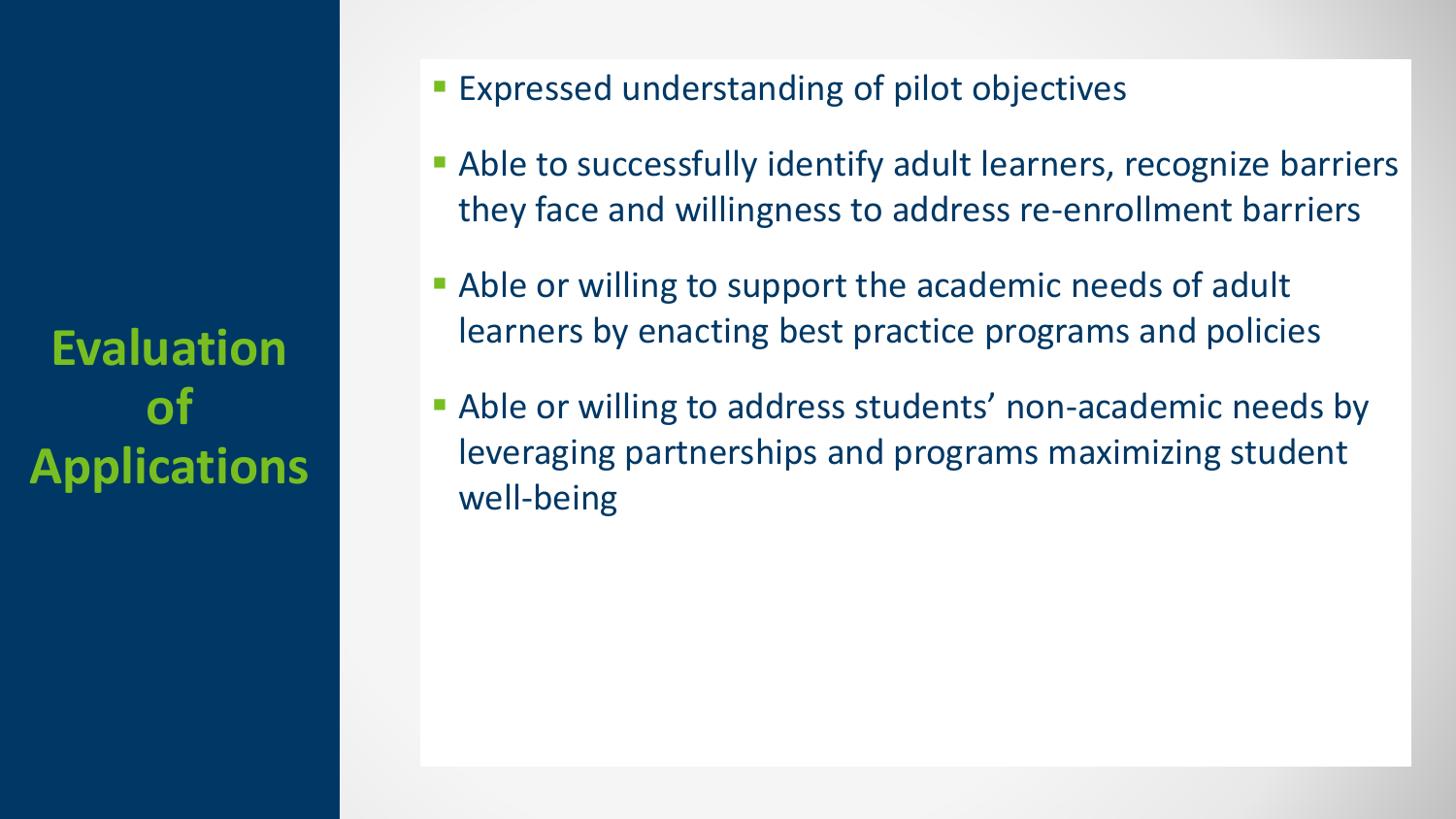**2018 Timeline**

- January / February 2018 -- Identify former student population
- March 2018 -- Prepare outreach/student engagement and communications plan
- April 2018 -- Launch outreach
- Fall 2018–Student enrollment